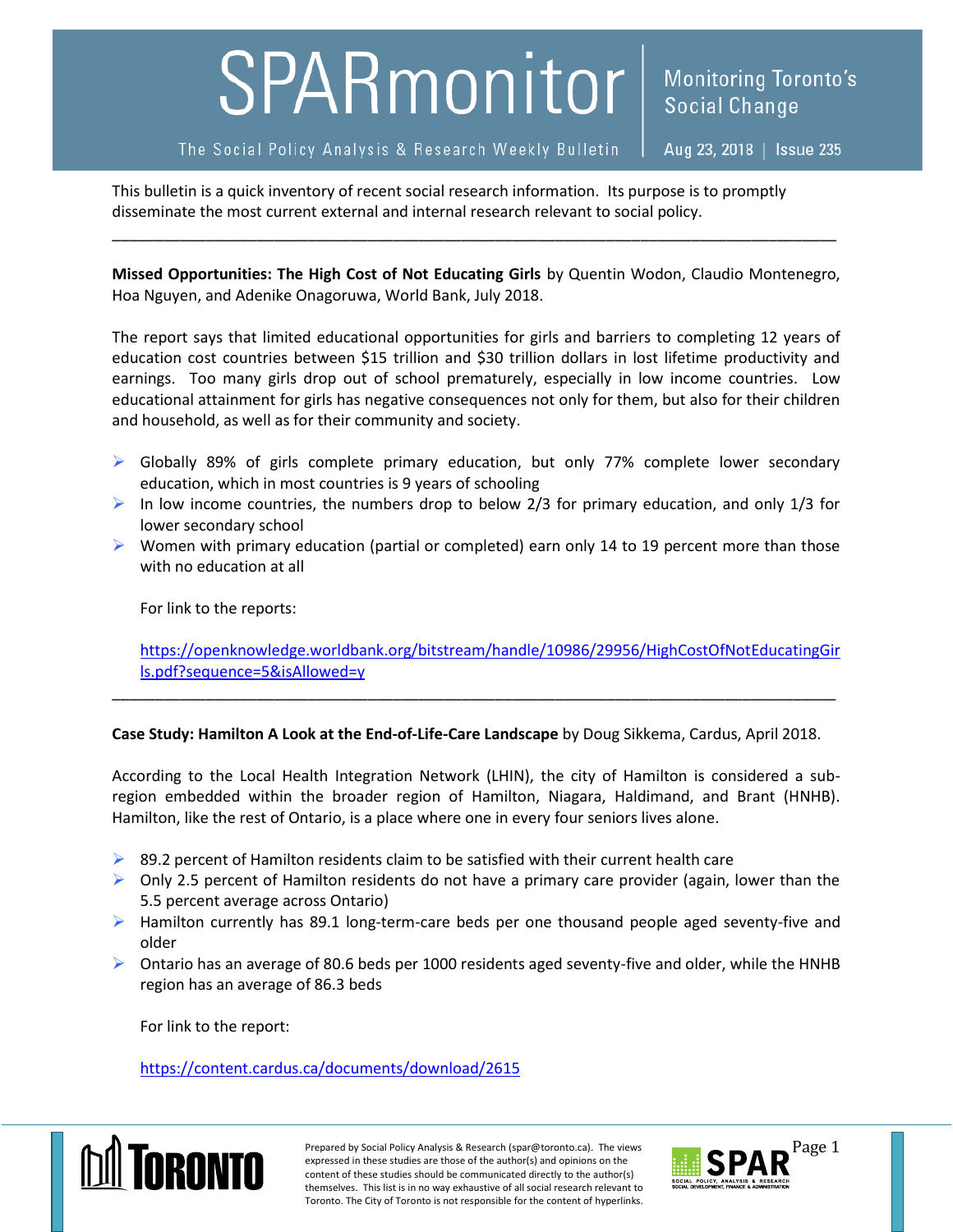**Workers Looking for a New Job** by Manon Langevin, Statistics Canada, July 2018.

The study examines the reasons why workers want to look for a new job. Workers may want to change jobs for any number of reasons, which are not always related to poor working conditions. The paper also explores the links between looking for a job while employed, the characteristics of workers seeking a new job and their level of job satisfaction.

\_\_\_\_\_\_\_\_\_\_\_\_\_\_\_\_\_\_\_\_\_\_\_\_\_\_\_\_\_\_\_\_\_\_\_\_\_\_\_\_\_\_\_\_\_\_\_\_\_\_\_\_\_\_\_\_\_\_\_\_\_\_\_\_\_\_\_\_\_\_\_\_\_\_\_\_\_\_\_\_\_\_\_\_\_

- $\triangleright$  In 2014, 12% of paid workers reported that they had looked for a new job in the four weeks preceding the survey
- $\triangleright$  Workers looking for a new job are younger and more educated, and have higher literacy and numeracy scores than workers who are not looking for a new job
- $\triangleright$  Workers who looked for another job estimated the probability of losing their current job in the next year at about 1 in 5 (19%), compared with 10% for other workers
- $\triangleright$  On average, the desired wage among workers who are looking for a new job was 23% higher than the wage earned in their current job

For link to the study:

<https://www150.statcan.gc.ca/n1/en/pub/75-006-x/2018001/article/54975-eng.pdf?st=Y-xsU5wt> \_\_\_\_\_\_\_\_\_\_\_\_\_\_\_\_\_\_\_\_\_\_\_\_\_\_\_\_\_\_\_\_\_\_\_\_\_\_\_\_\_\_\_\_\_\_\_\_\_\_\_\_\_\_\_\_\_\_\_\_\_\_\_\_\_\_\_\_\_\_\_\_\_\_\_\_\_\_\_\_\_\_\_\_\_

**Recent Changes in the Composition of Minimum Wage Workers** by René Morissette and Dominique Dionne-Simard, Statistics Canada, June 2018.

This study uses the 2017 and 2018 Labour Force Survey to provide a recent profile of minimum wage workers. The paper focuses on three groups of minimum wage workers: students aged 15 to 24 and non-students the same age living with their parents; individuals aged 15 to 64 who are single, lone parents or spouses/partners in single-earner couples; and individuals aged 15 to 64 who are spouses/partners in dual-earner couples. The article documents the relative importance of these three groups as well as their weekly wages and work patterns.

- $\triangleright$  The proportion of minimum wage workers under the age of 25 fell from 52% in the first quarter of 2017 to 43% in the first quarter of 2018
- $\triangleright$  80% of minimum wage workers belonged to one of the three following groups: employees aged less than 25 (43%); employees aged 15 to 64 who were single, lone parents or spouses/partners in single-earner couples (17%); and employees aged 15 to 64 who were spouses/partners in dualearner couples (21%)
- Eess than one-fifth of minimum wage workers under 25 worked full time in early 2018
- $\triangleright$  Minimum wage workers under 25 worked more often in temporary jobs and in retail trade, food and accommodation services than their counterparts in the two other groups

For link to the study:

[https://www150.statcan.gc.ca/n1/en/pub/75-006-x/2018001/article/54974-eng.pdf?st=9h\\_fw3bo](https://www150.statcan.gc.ca/n1/en/pub/75-006-x/2018001/article/54974-eng.pdf?st=9h_fw3bo)

\_\_\_\_\_\_\_\_\_\_\_\_\_\_\_\_\_\_\_\_\_\_\_\_\_\_\_\_\_\_\_\_\_\_\_\_\_\_\_\_\_\_\_\_\_\_\_\_\_\_\_\_\_\_\_\_\_\_\_\_\_\_\_\_\_\_\_\_\_\_\_\_\_\_\_\_\_\_\_\_\_\_\_\_